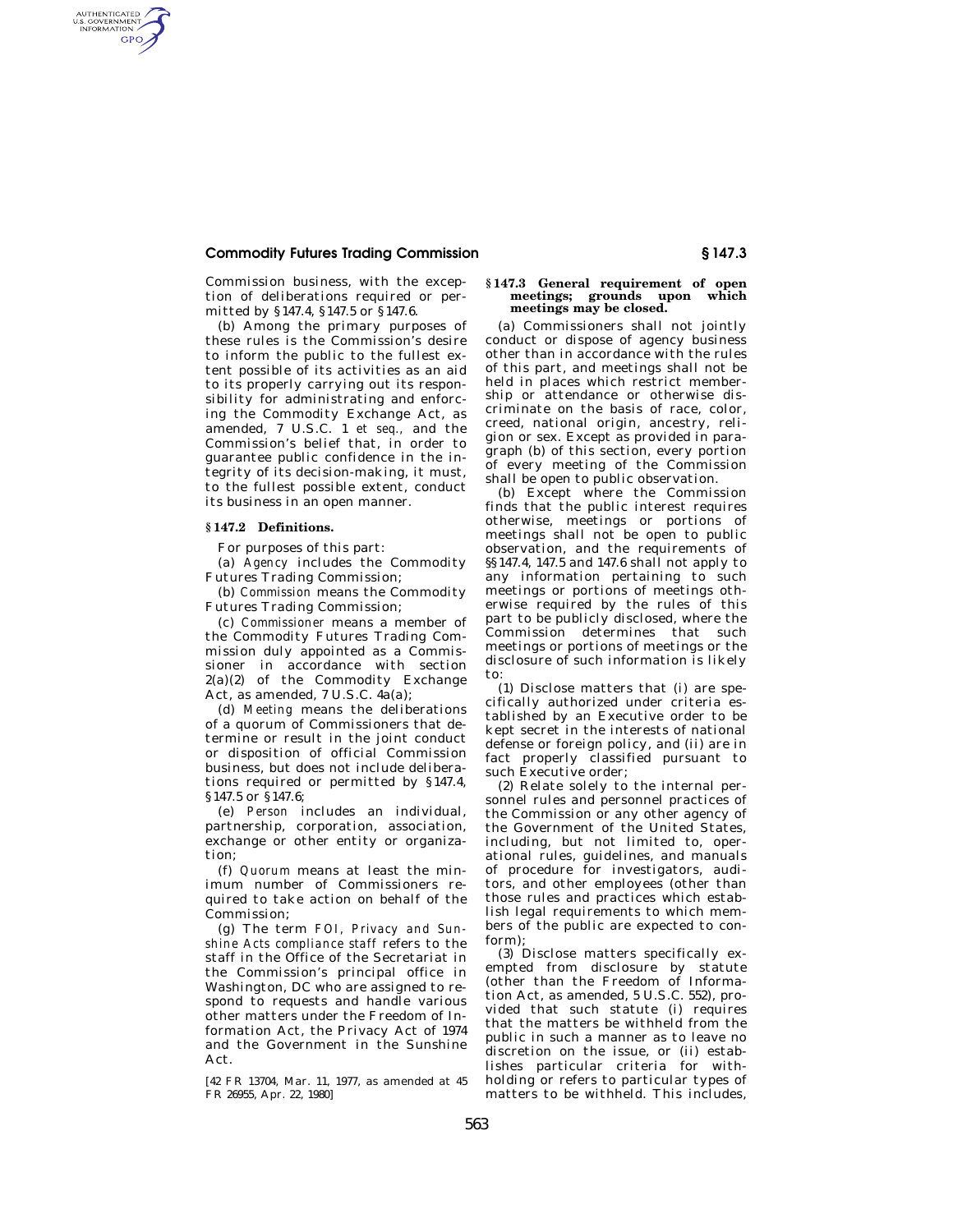but is not limited to, data and information which would separately disclose the business transactions or market positions of any person and trade secrets or names of customers and data and information concerning or obtained in connection with any pending investigation of any person;

(4)(i) Disclose trade secrets and commercial or financial information obtained from a person and privileged or confidential including, but not limited to:

(A) Reports of stocks of grain, such as Forms 38, 38C, 38M and 38T, required to be filed pursuant to 17 CFR 1.44;

(B) Statements of reporting traders on Form 40 required to be filed pursuant to 17 CFR 18.04;

(C) Statements concerning special calls on positions required to be filed pursuant to 17 CFR part 21;

(D) Statements concerning identification of special accounts on Form 102 required to be filed pursuant to 17 CFR 17.01;

(E) Reports required to be filed pursuant to parts 15 through 21 of this chapter;

(F) Reports concerning option positions of large traders required to be filed pursuant to part 16 of this chapter;

(G) Form 188; and

(H) The following reports and statements that are also set forth in paragraph (b)(8) of this section, except as specified in 17 CFR  $1.10(g)(2)$  or 17 CFR 31.13(m): Forms 1–FR required to be filed pursuant to 17 CFR 1.10; FOCUS reports that are filed in lieu of Forms 1–FR pursuant to 17 CFR 1.10(h); Forms 2–FR required to be filed pursuant to 17 CFR 31.13; the accountant's report on material inadequacies filed in accordance with 17 CFR 1.16(c)(5); and all reports and statements required to be filed pursuant to 17 CFR  $1.17(c)(6)$ ;

(ii) Information contained in reports, summaries, analyses, transcripts, letters or memoranda arising out of, in anticipation of or in connection with an examination or inspection of the books and records of any person or any other formal or informal inquiry or investigation; and

(iii) Information for which confidential treatment has been requested and granted in accordance with 17 CFR  $145.9$ 

(5) Involve accusing any person of a crime, or formally censuring any person, including but not limited to:

(i) Requests by the Commission that the Attorney General of the United States institute a criminal action against any person believed to have violated any provision of the Commodity Exchange Act, as amended, 7 U.S.C. 1, *et seq*., or any rule, regulation or order thereunder;

(ii) The consideration of any administrative proceeding instituted or to be instituted by the Commission against any person for a violation of the Commodity Exchange Act, as amended, 7 U.S.C. 1, *et seq*., or any rule, regulation or order thereunder;

(6) Disclose information of a personal nature where disclosure would constitute a clearly unwarranted invasion of personal privacy, including, but not limited to, information of that character contained in:

(i) Files concerning employees of the Commission;

(ii) Files concerning persons subject to regulation by the Commission, including files with respect to applications for registration and biographical supplements submitted with such applications. Examples of the information on the applications and biographical supplements which may be protected are an individual's home address and telephone number, social security number, date and place of birth, fingerprints and, in appropriate cases, the information concerning prior arrests, indictments, criminal convictions or other judgments or sanctions imposed by State or Federal courts or regulatory authorities; and

(iii) Files containing information for which confidential treatment has been requested and granted in accordance with 17 CFR 145.9:

(7) Disclose investigatory records compiled for law enforcement purposes, or information which if written would be contained in such records, to the extent that production of such records or information would (i) interfere with enforcement proceedings, (ii) deprive a person of a right to a fair trial or an impartial adjudication, (iii) constitute an unwarranted invasion of personal